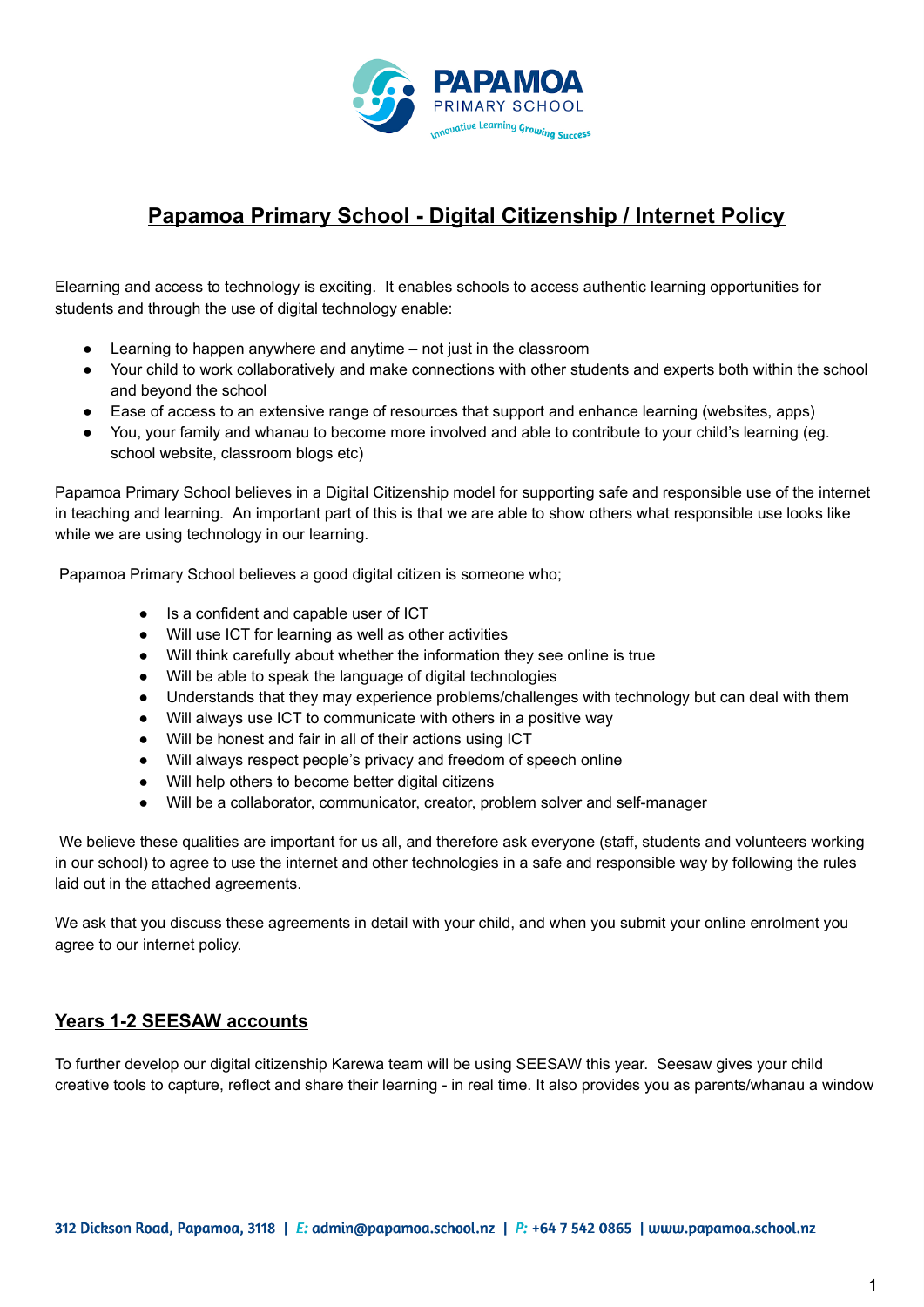

into your child's classroom/pod and the learning process. We know our students are excited to use this new tool in partnership with the great things our teachers do in their classrooms.

We need your help with Seesaw to ensure success at Papamoa Primary School. You can download Seesaw's Parent App for iOS, Android, or use the web to view your student's learning items. When your child adds new work, you will receive a notification to see, hear and respond to your child's learning item. *You only have access to your own child's work and all of the content is stored securely.*

Papamoa Primary School is delighted to announce this new opportunity for Karewa students and excited by the possibilities. With your help, we can continue building our school community of lifelong learners. Should you have any questions or queries please feel free to contact our elearning leader on 07 542 0865.

#### **Years 3-6 Google Account**

To further develop our digital citizenship we will be setting up a 2021 google account under our Papamoa Primary School Domain for all Tuhua and Motiti students.

This account will give your child access to online learning opportunities such as google documents, spreadsheets, presentations, surveys, drawing tools and email (in a controlled environment). By having an account your child, within the Papamoa Primary School Domain can work collaboratively on documents with their peers and teachers and continue working on these from home. These are advantages that we wish to explore further and make good use of in 2021.

Using the suite of google applications is consistent with practice around the world today. There are an increasing number of schools making use of the google suite as it involves no cost, is an internet based platform, that can be accessed anywhere, anytime. The filtering and safety/security is strong and consistent, no matter where children access it from and everyone is using the same version at the same time.

By having these online learning tools available to support our learning we will be able to explore how children can collaborate on activities in a managed environment, share valuable learning with you as the parents and develop the necessary digital citizenship skills required to make informed digital decisions in the future.

When we provide your child with a google account they will be given an email address (within the safety of our school domain) and password. This will enable them to access the Google suite of applications. Working with the teacher, your child will explore ways to effectively collaborate on documents, share progress and comments with the teacher and peers and explore effective ways of sharing learning via a digital forum with you as parents/caregivers.

As a parent/caregiver we encourage you to talk with your child about their Google account and applications. Your child will be able to log on at home, and access any work they are doing at school. In addition to this we ask that each child completes/signs the 2021 Digital User Agreement. We realise that you and your child may have signed this previously but given the start of a new year it is important to revisit, discuss and agree to the outlined guidelines so they are fresh in the minds of our students.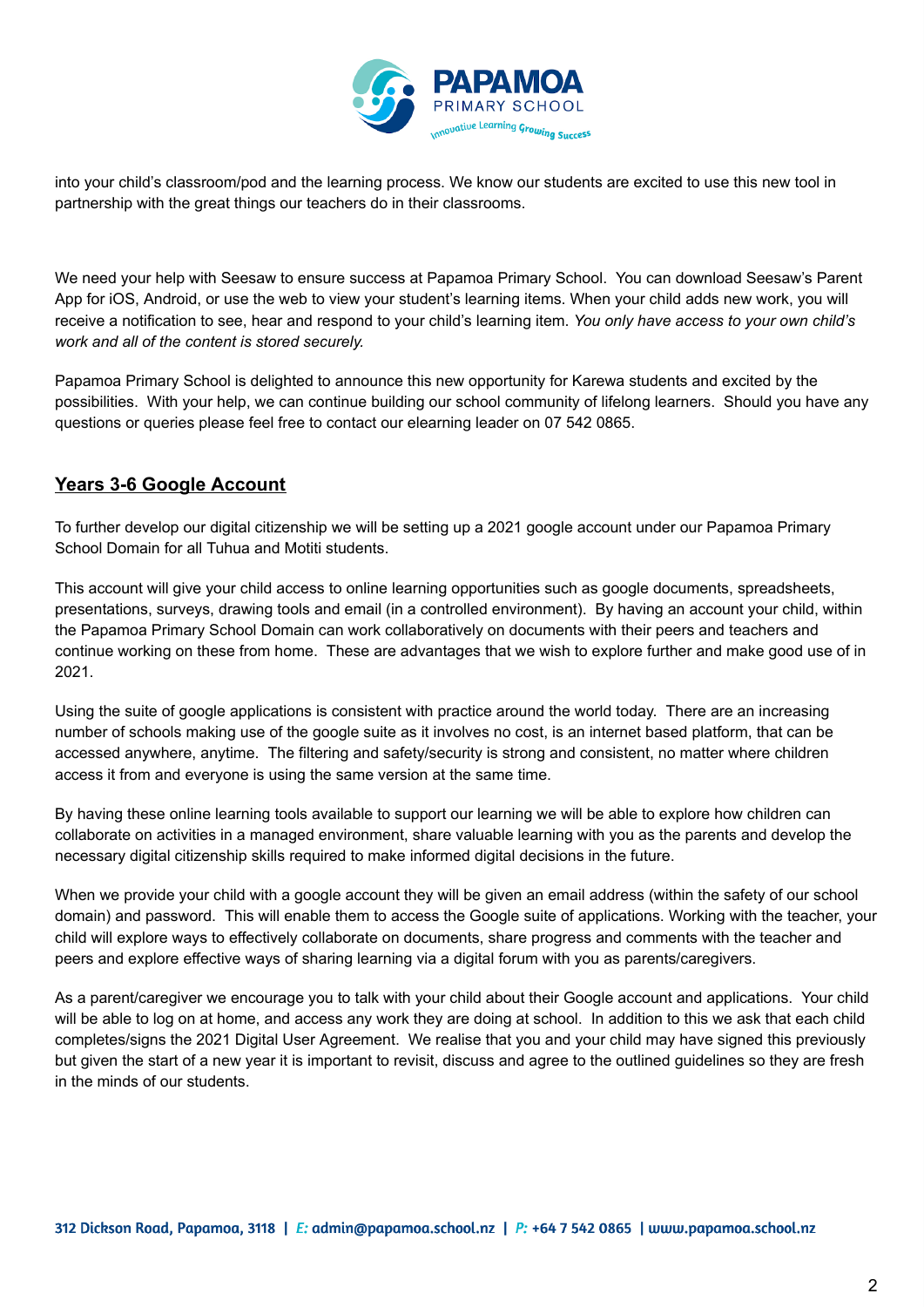

We are excited by the opportunities that digital learning provides to enhance our quality learning programmes, and look forward to growing the digital citizenship skills of our students. If you have any questions please feel free to contact your child's teacher and/or team leader.

### **Responsible Use Agreement: Parent Declaration**

I understand that Papamoa Primary School is supporting students as they learn the skills required to become successful digital citizens. Papamoa Primary School defines a digital citizen as someone who;

- is a confident and capable user of IT
- uses technologies to participate in educational, cultural, and economic activities
- uses and develops critical thinking skills in cyberspace
- is literate in the language, symbols, and texts of digital technologies
- is aware of IT challenges and can manage them effectively
- uses IT to relate to others in positive, meaningful ways
- demonstrates honesty and integrity in their use of IT
- respects the concepts of privacy and freedom of speech in a digital world
- contributes and actively promotes the values of digital citizenship

I understand that our school has digital citizenship procedure\* which outlines the schools digital citizenship approach and how this supports teaching and learning.

\*This document is available on our school website

I understand that the school provides access to the internet and other communications technologies, and will be issued with a school based google account because it believes that they enhance the teaching and learning process.

I understand that the school encourages responsible behaviour by students when using technology to help protect themselves and each other from experiencing harm online. I am aware that this "Responsible Use Agreement" is part of that, and that it encourages students to consider how their actions can affect themselves and those around them.

I have read the student declaration and have talked with my child about what it means to them. I am happy that my child understands what this means, and that they are capable of working within the guidelines.

I am aware that students can experience challenges when using technology, but that the school makes every effort to support students to manage those challenges effectively. I understand that by learning to deal with them in a safe environment with the appropriate support they will be better prepared to deal with those challenges in the future.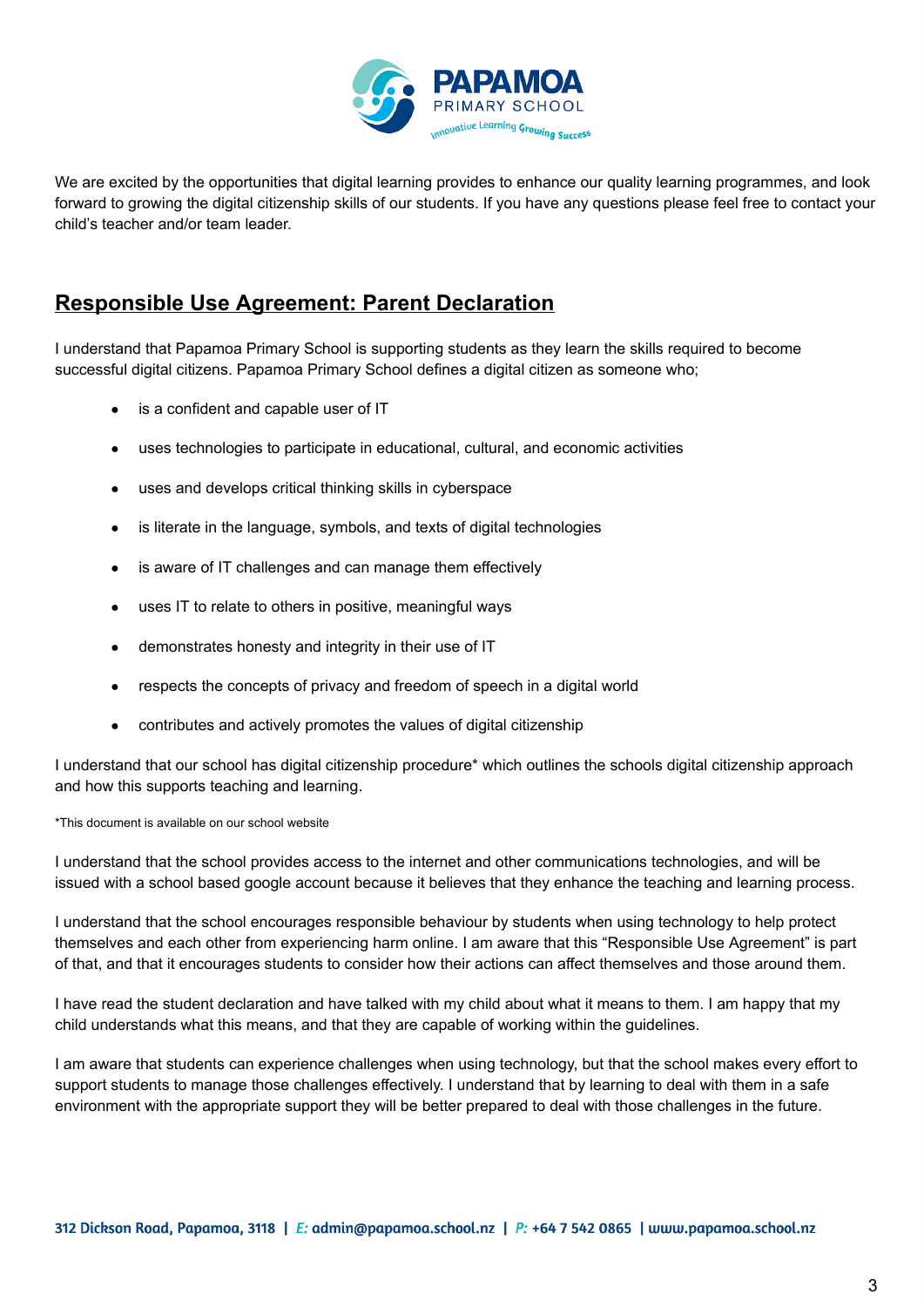

If I have questions or concerns about the way in which technology is being used by my child at school, I know the school is happy to discuss this with me, and I am aware that I am welcome to do this at any time.

### **Responsible Use Agreement: Student**

When using information technology (IT) and google accounts at Papamoa Primary School I will ensure I act as a responsible digital citizen.

This means that I;

- **Will be a confident and capable user of ICT.**
	- I know what I do and do not understand about the technologies that I use.
	- I will not share my google account password with anyone who is not a trusted adult (parent or teacher).
- **Will use IT for learning as well as other activities.**
	- I understand that technology can help me to learn.
- **Will think carefully about whether the information I see online is true.**
	- I know that it is easy to put information online.
- **Will be able to interact respectfully online**
	- If I would not feel OK about Mr Friar, my family or my teacher seeing it then it shouldn't be on the screen.
- **Will be a problem solver when working with technology and online.**
	- I understand that I can ask for help if I don't know what to do next.
- **Will be honest and fair.**
	- I will never do anything online that I know will hurt anyone.
- **Will always respect people's privacy.**
	- I understand that some information is private. I will not share my full name, address or telephone number – even if I think I know the person well.
	- I will not post photographs of other students without the teachers/students permission.
- **Will help others to become a better digital citizen.**
	- Being a good digital citizen is something that we all have to work at. If I know that my friends are having problems online, I will try to help them. If I see that someone is being unfairly treated online then I will speak up rather than just watch it happen.

Student Declaration

- I understand that these guidelines for responsible use are to be followed when using any technology whilst at school or whilst on any school activity. I am aware that this may include the use of a device that the school does not own.
- I understand that if I breach this responsible use agreement, I may lose access to school ICT services including the use of the internet, on school owned devices or any personally owned device used at school.
- I understand that I need to have this form signed, and my parent declaration signed before I can use IT and technology at Papamoa Primary School.